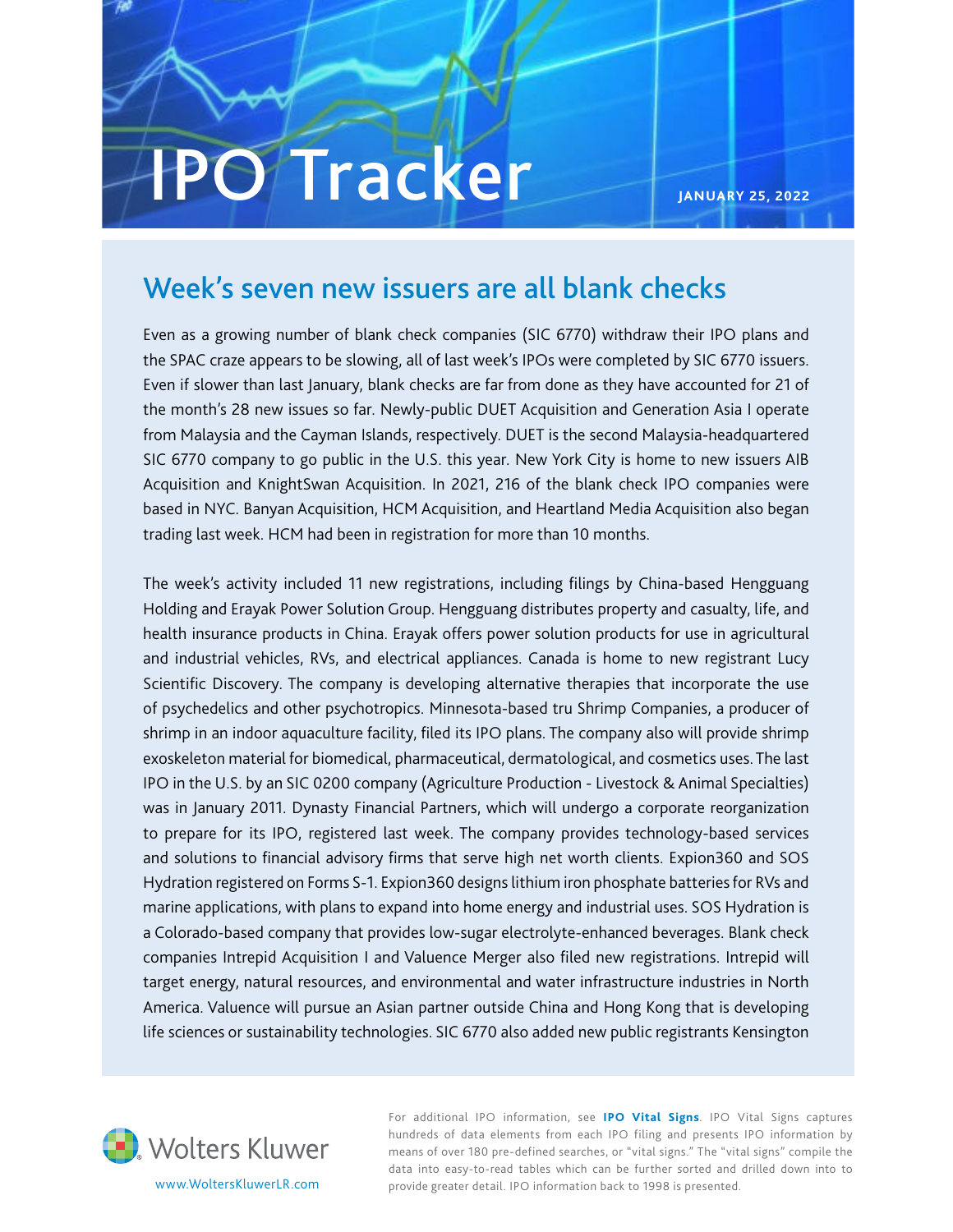### **IPO Tracker**

Capital Acquisition IV and FG Merger. Kensington intends to search for a global automotive or automotive-related business. FG will target North American financial services companies.

Five companies withdrew last week, four of which were blank check companies. Ascendant Digital Acquisition II, H.I.G. Acquisition II, Moose Pond Acquisition NCV I, and N2 Acquisition Holdings decided not to pursue IPOs at this time. Nine SIC 6770 companies have withdrawn in the past two weeks. Australia's Incannex Healthcare, a developer of cannabidiol pharmaceutical products, also backed out of its planned offering. The company publicly registered in August and had amended its filing four times.

| <b>IPO OFFERINGS</b>                  | <b>FORM TYPE</b> | <b>1ST LEAD MANAGER LISTED</b>        | INITIAL FILING DATE OFFER DATE |         |
|---------------------------------------|------------------|---------------------------------------|--------------------------------|---------|
| AIB Acquisition Corporation           | 424B4            | Maxim Group LLC                       | 10/29/21                       | 1/18/22 |
| <b>Banyan Acquisition Corporation</b> | 424B4            | <b>BTIG, LLC</b>                      | 8/6/21                         | 1/19/22 |
| <b>DUET Acquisition Corp.</b>         | 424B4            | <b>EF Hutton</b>                      | 12/3/21                        | 1/19/22 |
| <b>Generation Asia   Acquisition</b>  | 424B4            | Nomura Securities International, Inc. | 10/22/21                       | 1/19/22 |
| <b>HCM Acquisition Corp</b>           | 424B4            | Cantor Fitzgerald & Co.               | 3/1/21                         | 1/20/22 |
| Heartland Media Acquisition Corp.     | 424B4            | BofA Securities, Inc.                 | 11/24/21                       | 1/20/22 |
| KnightSwan Acquisition Corporation    | 424B4            | RBC Capital Markets, LLC              | 12/22/21                       | 1/20/22 |

| <b>INITIAL IPO FILINGS</b>              | <b>FORM TYPE</b> | <b>1ST LEAD MANAGER LISTED</b>       | <b>INITIAL FILING DATE</b> |
|-----------------------------------------|------------------|--------------------------------------|----------------------------|
| Hengguang Holding Co., Limited          | $F-1$            | Network 1 Financial Securities, Inc. | 1/18/22                    |
| The trū Shrimp Companies, Inc.          | $S-1$            | Lake Street Capital Markets, LLC     | 1/18/22                    |
| Dynasty Financial Partners Inc.         | $S-1$            | Goldman Sachs & Co. LLC              | 1/19/22                    |
| Intrepid Acquisition Corporation I      | $S-1$            | Cowen and Company, LLC               | 1/19/22                    |
| Valuence Merger Corp. I                 | $S-1$            | <b>SVB Leerink LLC</b>               | 1/19/22                    |
| Kensington Capital Acquisition Corp. IV | $S-1$            | <b>UBS Securities LLC</b>            | 1/20/22                    |
| Erayak Power Solution Group Inc.        | $F-1$            | Prime Number Capital, LLC            | 1/21/22                    |
| Expion360 Inc.                          | $S-1$            | Paulson Investment Company LLC       | 1/21/22                    |
| FG Merger Corp.                         | $S-1$            | ThinkEquity LLC                      | 1/21/22                    |
| Lucy Scientific Discovery Inc.          | $S-1$            | EF Hutton                            | 1/21/22                    |
| SOS Hydration Inc.                      | $S-1$            | Maxim Group LLC                      | 1/21/22                    |

| <b>IPO WITHDRAWALS</b>                 | <b>FORM TYPE</b> | <b>1ST LEAD MANAGER LISTED</b>     |         | INITIAL FILING DATE WITHDRAWAL DATE |
|----------------------------------------|------------------|------------------------------------|---------|-------------------------------------|
| Ascendant Digital Acquisition Corp. II | <b>RW</b>        | Goldman Sachs & Co. LLC            | 3/24/21 | 1/20/22                             |
| H.I.G. Acquisition Corp. II            | <b>RW</b>        | lefferies LLC                      | 3/15/21 | 1/20/22                             |
| Incannex Healthcare Limited            | <b>RW</b>        | Roth Capital Partners, LLC         | 8/17/21 | 1/21/22                             |
| Moose Pond Acquisition Corp, NCV I     | <b>RW</b>        | Credit Suisse Securities (USA) LLC | 3/5/21  | 1/21/22                             |
| N2 Acquisition Holdings Corp.          | <b>RW</b>        | Credit Suisse Securities (USA) LLC | 3/11/21 | 1/21/22                             |